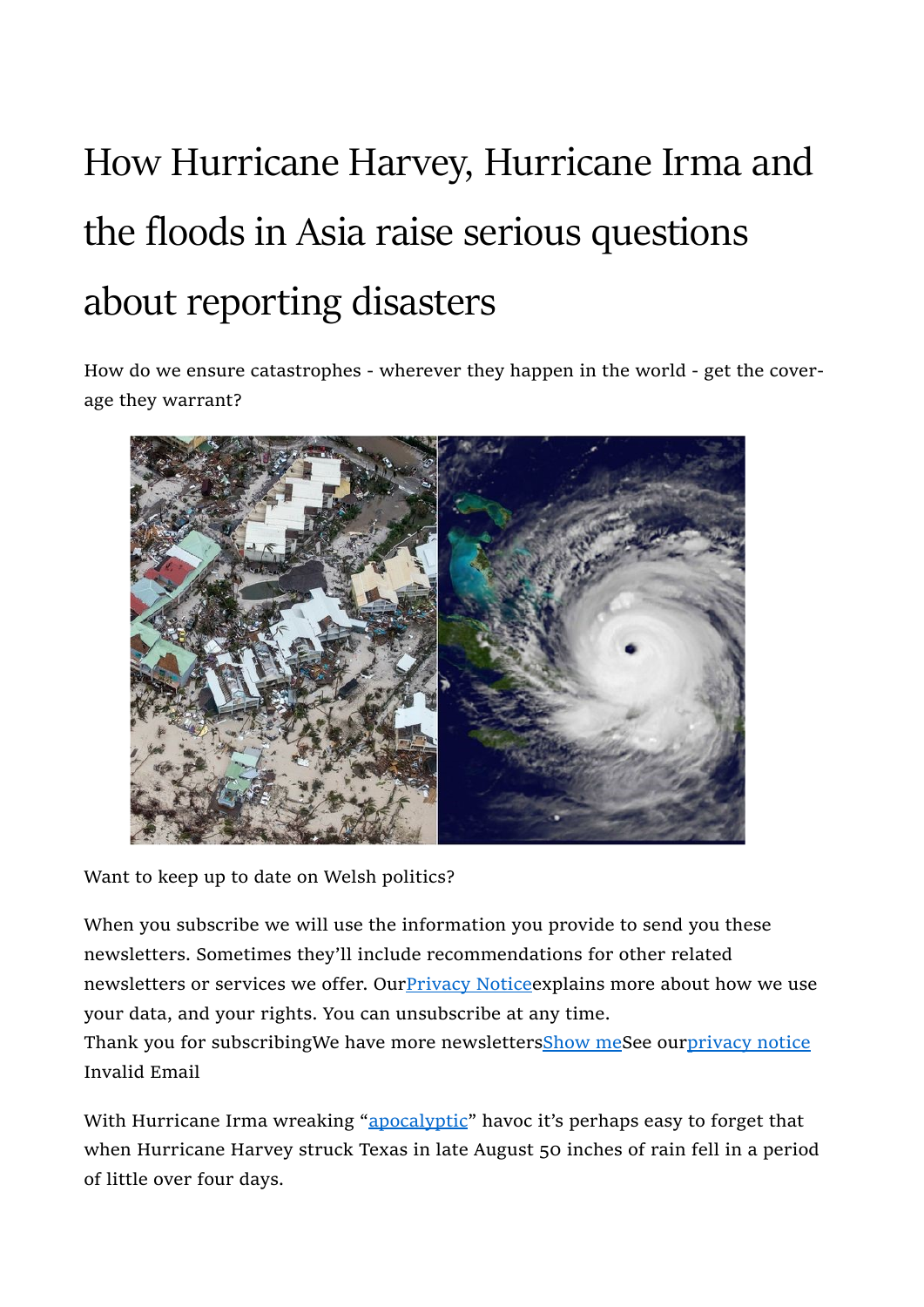This, combined with extraordinarily high winds, saw Houston in particular brought to what seemed to be the edge of destruction.

It's been estimated that 44 people were killed while 32,000 were forced to seek temporary accommodation.

Reports in the UK broadcast and print media focused upon Harvey's devastating impact and the human cost. We saw abandoned homes and upturned vehicles – with each image of desolation given added potency by the voices of the dispossessed, the rescued and the rescuers.

At roughly the same time, flooding in India, Bangladesh and Nepal was taking place with international aid agencies reporting the death of 1,200 people with millions made homeless.

A car seen seen submerged in a flooded street following heavy rains in Mumbai, India, on August 29 (Image: AP)

On September 1 the death toll in the east Indian state of Bihar alone stood at 514 with disaster management officials reporting 17.1 million people affected in more than 21 districts of the state.

To some commentators this catastrophe, at least in comparison to the coverage of Hurricane Harvey, did not receive the international attention it merited.

In the New Statesman, Sanjana Varghese stated the New York Times ran one story on the flooding in south Asia on August 29 compared to five on Harvey. Meanwhile, she wrote, on the Guardian's world news page on August 30 there were at least four different stories on Hurricane Harvey, and one on south Asia.

The Guardian's own Jonathan Freedland admitted the problem: the comparative coverage of the two events amounted to a "pretty basic" form of racism in a fundamental form, he argued. What we had here was the lives of one group of people deemed to be worth less than those of another – worth less coverage, less attention, less sympathy, less sorrow.

Perhaps it was this thinking that prompted singer and broadcaster Cerys Matthews to tweet:

That's a fair question. So in respect of understanding the reportage of overseas disasters and foreign news in general, it's helpful to consider a study into news values produced over 50 years ago which still has relevance.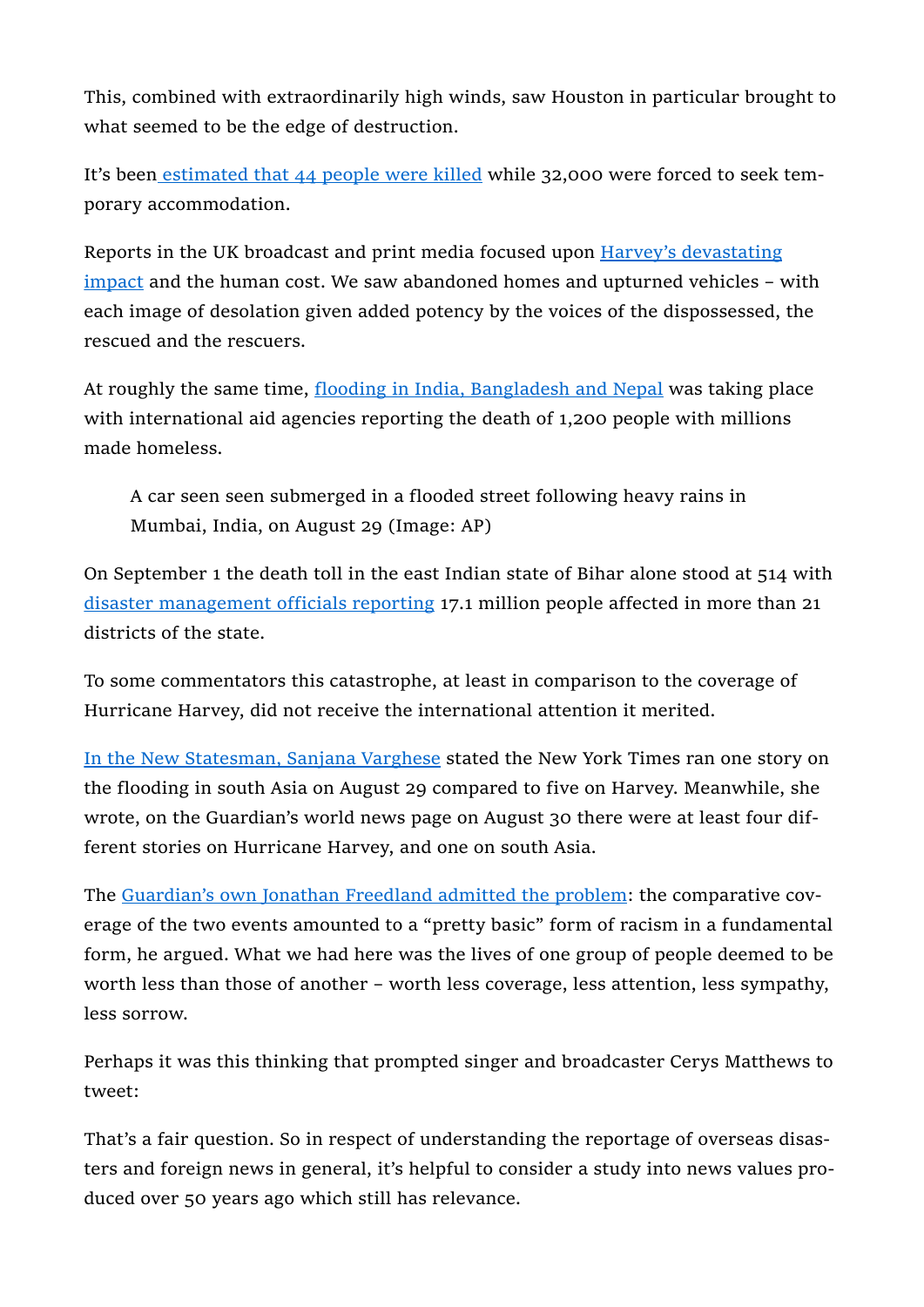In 1965 Johan Galtung and Marie Holmboe Ruge hypothesised that how much prominence a news story was given was governed by 12 factors. Among these factors were: meaningfulness, personalisation, reference to elite nations and reference to elite sources.

In terms of Hurricane Harvey we had all of these aspects in play. In terms of meaningfulness, which relates to cultural proximity and the extent to which an audience can relate to a topic, news about a disaster in the US has far more value than an event in Africa or Asia. This is because of the perceived frequency of catastrophe on those continents and because the "subjects" of the Texas flood are considered to be people with similar backgrounds and traditions.

This clearly relates to personalisation. Many of the victims of Harvey were presented from a human interest angle. These were people, like "us" going through the same sets of problems that we would encounter should we have the same misfortune.

As American author Susan Moeller once argued: "We tend to care most about those closest to us, most like us. We care about those with whom we identify."

This was obviously also a story about an elite nation and it's a fact that global powers with an established place at the high table of news coverage will receive more attention than those with less influence.

The elite sources aspect is the most self evident in Harvey's case. The media favours the elite and in Donald Trump (described by journalist Dave Pell as, "the I of the hurricane") the whole event could be viewed through the prism of President's reaction.

There are other more practical reasons as to why Harvey was considered more newsworthy than what was happening in India. Put simply, news agencies have representatives in the US constantly ready to report on stories as they happen.

The technology, personnel and previous reportage is in already in place. When disasters occur in locations where this may not be the case then footage, analysis, reaction etc can be more difficult to obtain.

Connected to this is the gradual disappearance of what was traditionally called the foreign correspondent. Media agencies simply do not have people covering the areas they once did. The reasons for this for this are mainly economic but there is also the belief, as articulated by Oliver Wilmott, that newspaper editors believe there simply isn't the appetite for serious international journalism amongst the newspaper-reading public.